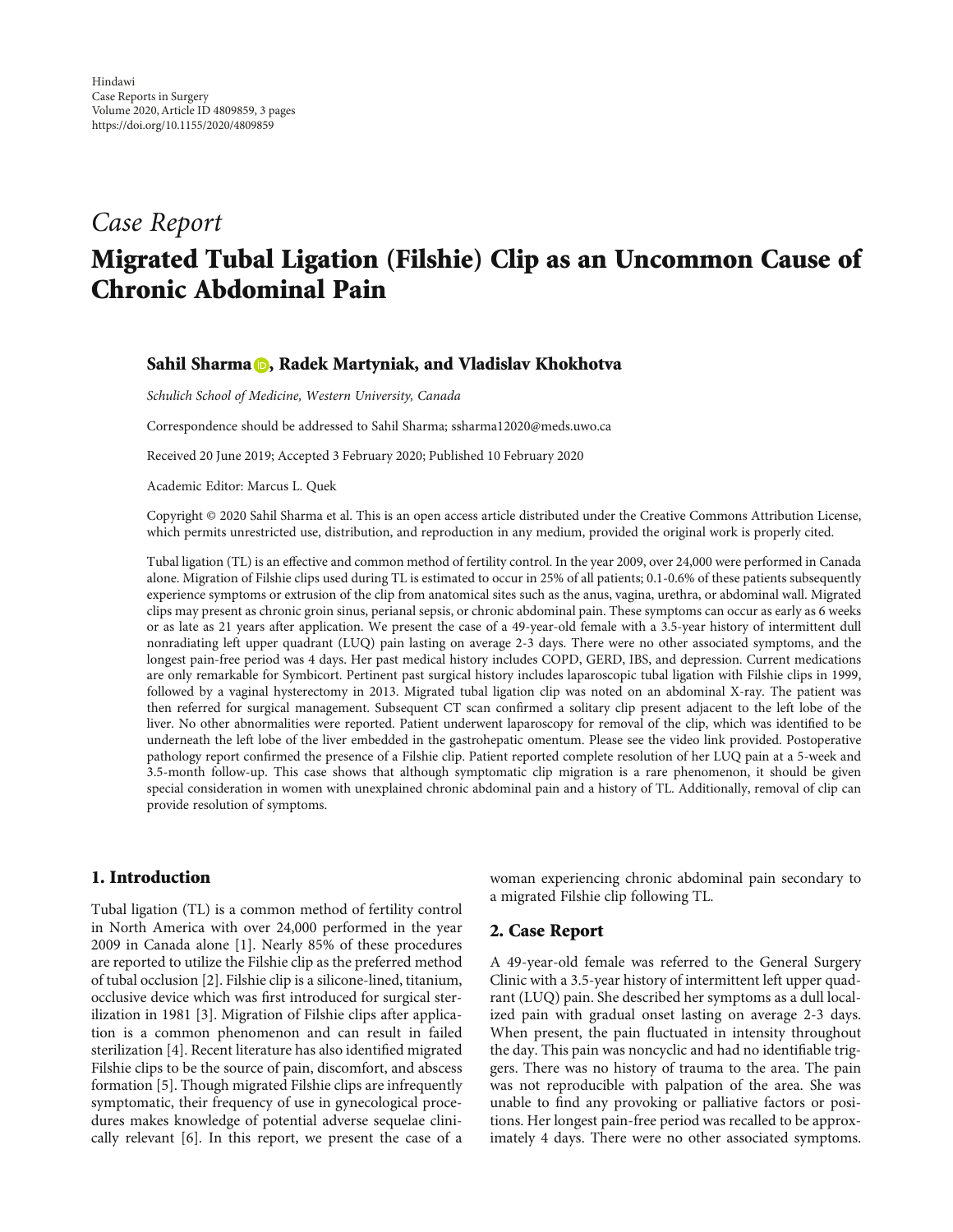Prior to 3.5 years ago, the patient never had any episodes of similar symptoms. There was no history of unintentional weight loss, fevers, or night sweats. Upon physical exam, the patient's abdomen had no rebound, guarding, or overlying skin changes.

Prior to the onset of the pain, the patient had undergone an uncomplicated laparoscopic TL with Filshie clips in 1999 and a vaginal hysterectomy in 2013. Initially, the patient's pain was thought to be of gastrointestinal origin for which she underwent a gastroscopy and colonoscopy—both revealing no pathology. The patient was involved in a motor vehicle accident one year prior to presentation at our clinic and during workup of symptoms related to the collision—an incidental finding of one migrated tubal ligation clip was made on plain film. The clip was noted to be present underneath the diaphragm adjacent to the stomach. A subsequent CT scan localized the clip adjacent to the liver, embedded in the gastrohepatic ligament of the liver (Figure 1). There was no other abdominal pathology revealed on imaging.

A diagnostic laparoscopy with the intent of identifying and removing the clip was undertaken. The Filshie clip was seen underneath the left lobe of the liver embedded in the gastrohepatic omentum and was subsequently excised using bipolar diathermy. No other potential causes of her LUQ pain were identified during laparoscopy. The patient was contacted at a 5-week postop and again 3.5 months later and found to be completely symptom-free.

## 3. Discussion

TL is an effective and common method of fertility control [7]. In the year 2009, over 24,000 were performed in Canada alone [1]. Filshie clips are silicone-lined, titanium devices that have been routinely used for sterilization procedures for several decades dating back to 1981 [3]. Complications with Filshie clips can be categorized by those related to the surgery and those related to the clip itself. Complications related to surgery are often related to misapplication of the clip which can lead to future pregnancies. Complications related to the clip are more varied and often present as pain or abscess formation secondary to extrusion or migration of the clip [2].

Migration of Filshie clips used during TL is estimated to occur in 25% of all patients; 0.1-0.6% of these patient subsequently experience symptoms or extrusion of the clip from anatomical sites such as the anus, vagina, urethra, or abdominal wall [5, 8–11]. Migrated clips may present as chronic groin sinus, perianal sepsis, or chronic abdominal pain [12– 14]. These symptoms can occur as early as 6 weeks or as late as 21 years after application [12, 15].

The mechanism of Filshie clip migration is thought to be closely related to its mechanism of function. Filshie clip application occludes the nearby vascular structures leading to avascular necrosis. Two blind stumps of the previously continuous structure remain after application, with one stump containing the Filshie clip with its jaws closed. It is theorized that peritoneal growth and adhesion formation of the clip-containing stump encloses the Filshie clip preventing migration. If this fails to occur, migration of the Filshie clip



Figure 1: Transverse section of a computed tomography scan of the abdomen showing a migrated Filshie clip lying inferior to the left of the liver.



FIGURE 2: Laparoscopic image of an inflammatory capsule surrounding the migrated Filshie clip during dissection.

may occur [16]. The inflammatory capsule and adhesions observed surrounding the Filshie clip in this case further support the idea of a localized inflammatory tissue reaction (Figure 2) [17].

Our patient's pain had been occurring for several years and causing a great degree of discomfort. She had undergone multiple other investigations revealing no other identifiable sources of her pain. Laparoscopic investigation of the abdominal cavity failed to reveal any other identifiable sources of pain other than the Filshie clip. Furthermore, removal of the Filshie clip resulted in complete resolution of the pain and the longest pain-free period the patient had experienced in several years. The combination of all these factors led us to believe that the source of the patient's pain was the Filshie clip.

There has been an increasing trend towards bilateral salpingectomies over tubal ligation for the purposes of permanent contraception. This is in light of a potential preventative role in the development of ovarian cancer by removing fallopian tubes which may be a source of origin